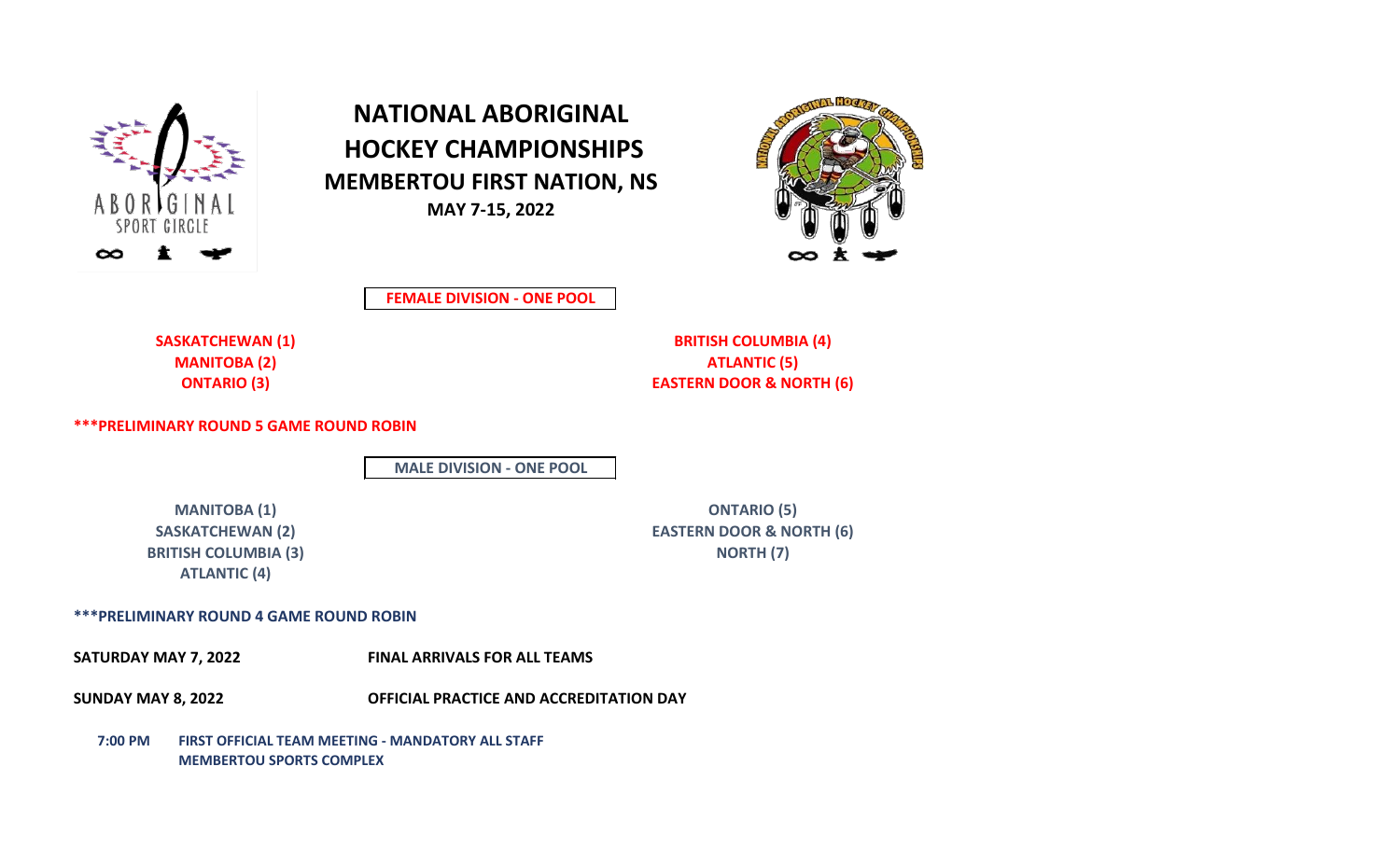| MONDAY MAY 9, 2022 (PRELIMINARY ROUND) |               |                |       |                                 |       |                           |       |  |
|----------------------------------------|---------------|----------------|-------|---------------------------------|-------|---------------------------|-------|--|
| Gametime                               | Category      | Gm             | Venue | <b>VISITOR</b>                  | Score | HOME                      | Score |  |
| 8:00 AM                                | <b>MALE</b>   | M <sub>1</sub> |       | <b>NORTH</b>                    |       | SASKATCHEWAN              |       |  |
| 8:15 AM                                | <b>FEMALE</b> | F <sub>1</sub> | 2     | <b>BRITISH COLUMBIA</b>         |       | <b>SASKATCHEWAN</b>       |       |  |
| 11:00 AM                               | <b>MALE</b>   | M <sub>2</sub> |       | <b>ONTARIO</b>                  |       | <b>MANITOBA</b>           |       |  |
| 11:15 AM                               | <b>FEMALE</b> | F <sub>2</sub> | 2     | <b>EASTERN DOOR &amp; NORTH</b> |       | <b>ONTARIO</b>            |       |  |
| $2:00$ PM                              | <b>MALE</b>   | M <sub>3</sub> |       | <b>NORTH</b>                    |       | <b>BRITISH COLUMBIA</b>   |       |  |
| 2:15 PM                                | <b>FEMALE</b> | F <sub>3</sub> | 2     | <b>MANITOBA</b>                 |       | <b>ATLANTIC</b>           |       |  |
| 5:00 PM                                | <b>MALE</b>   | M4             |       | <b>EASTERN DOOR &amp; NORTH</b> |       | SASKATCHEWAN              |       |  |
| 5:15 PM                                | <b>FEMALE</b> | F4             | 2     | <b>ONTARIO</b>                  |       | <b>SASKATCHEWAN</b>       |       |  |
| 8:00 PM                                |               |                |       | <b>OPENING CEREMONIES</b>       |       | <b>OPENING CEREMONIES</b> |       |  |
| 8:30 PM                                | <b>MALE</b>   | M <sub>5</sub> |       | <b>MANITOBA</b>                 |       | <b>ATLANTIC</b>           |       |  |

| TUESDAY MAY 10, 2022 (PRELIMINARY ROUND)                                               |               |                 |                |                                 |  |                                 |  |  |
|----------------------------------------------------------------------------------------|---------------|-----------------|----------------|---------------------------------|--|---------------------------------|--|--|
| Venue<br>Score<br>Score<br>Gm<br><b>VISITOR</b><br><b>HOME</b><br>Gametime<br>Category |               |                 |                |                                 |  |                                 |  |  |
| 8:00 AM                                                                                | <b>MALE</b>   | M <sub>6</sub>  | 2              | <b>ONTARIO</b>                  |  | SASKATCHEWAN                    |  |  |
| $8:15$ AM                                                                              | <b>MALE</b>   | M <sub>7</sub>  |                | <b>BRITISH COLUMBIA</b>         |  | <b>EASTERN DOOR &amp; NORTH</b> |  |  |
| 11:15 AM                                                                               | <b>FEMALE</b> | F <sub>5</sub>  |                | <b>BRITISH COLUMBIA</b>         |  | <b>EASTERN DOOR &amp; NORTH</b> |  |  |
| 2:00 PM                                                                                | <b>MALE</b>   | M8              | 2              | <b>NORTH</b>                    |  | <b>MANITOBA</b>                 |  |  |
| $2:15$ PM                                                                              | <b>FEMALE</b> | F <sub>6</sub>  |                | <b>ONTARIO</b>                  |  | <b>MANITOBA</b>                 |  |  |
| $5:00$ PM                                                                              | <b>MALE</b>   | M <sub>9</sub>  | $\overline{2}$ | <b>EASTERN DOOR &amp; NORTH</b> |  | <b>ONTARIO</b>                  |  |  |
| 5:15 PM                                                                                | <b>FEMALE</b> | F7              |                | <b>SASKATCHEWAN</b>             |  | <b>ATLANTIC</b>                 |  |  |
| 8:00 PM                                                                                | <b>MALE</b>   | M <sub>10</sub> | $\overline{2}$ | <b>ATLANTIC</b>                 |  | <b>BRITISH COLUMBIA</b>         |  |  |
| 8:15 PM                                                                                | <b>FEMALE</b> | F8              |                | <b>EASTERN DOOR &amp; NORTH</b> |  | <b>MANITOBA</b>                 |  |  |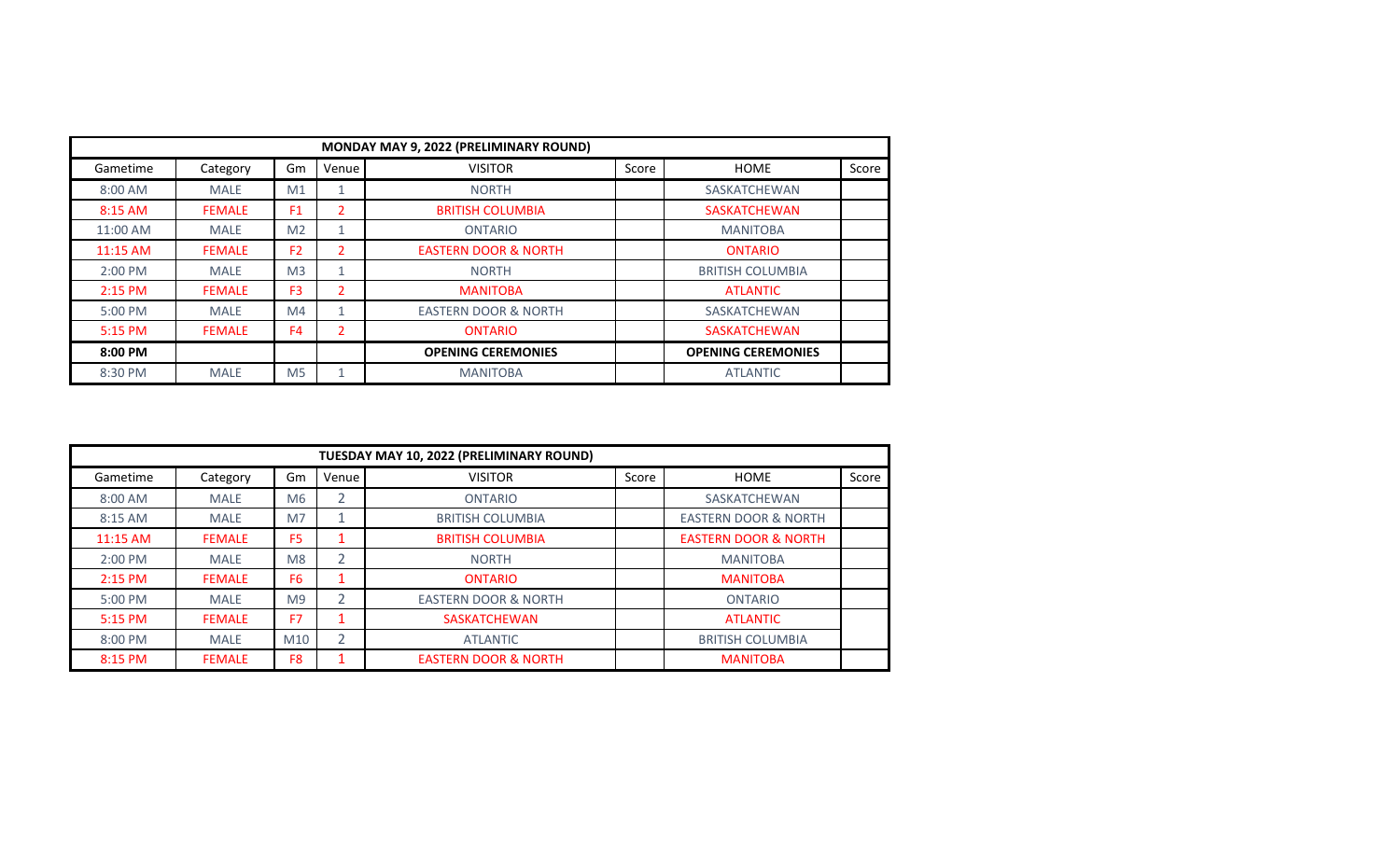|           | WEDNESDAY MAY 11, 2022 (PRELIMINARY ROUND) |                 |       |                                 |       |                         |       |  |  |  |
|-----------|--------------------------------------------|-----------------|-------|---------------------------------|-------|-------------------------|-------|--|--|--|
| Gametime  | Category                                   | Gm              | Venue | <b>VISITOR</b>                  | Score | <b>HOME</b>             | Score |  |  |  |
| 8:00 AM   | <b>MALE</b>                                | M11             |       | <b>ATLANTIC</b>                 |       | <b>NORTH</b>            |       |  |  |  |
| 8:15 AM   | <b>FEMALE</b>                              | F <sub>9</sub>  |       | <b>ONTARIO</b>                  |       | <b>ATLANTIC</b>         |       |  |  |  |
| 11:00 AM  | <b>MALE</b>                                | M12             |       | <b>EASTERN DOOR &amp; NORTH</b> |       | <b>MANITOBA</b>         |       |  |  |  |
| 11:15 AM  | <b>FEMALE</b>                              | F <sub>10</sub> | 2     | <b>MANITOBA</b>                 |       | <b>BRITISH COLUMBIA</b> |       |  |  |  |
| 2:00 PM   | <b>MALE</b>                                | M13             |       | SASKATCHEWAN                    |       | <b>BRITISH COLUMBIA</b> |       |  |  |  |
| $2:15$ PM | <b>FEMALE</b>                              | F11             | 2     | <b>EASTERN DOOR &amp; NORTH</b> |       | <b>SASKATCHEWAN</b>     |       |  |  |  |
| 5:00 PM   | <b>MALE</b>                                | M14             |       | <b>ONTARIO</b>                  |       | <b>ATLANTIC</b>         |       |  |  |  |
| 5:15 PM   | <b>FEMALE</b>                              | F <sub>12</sub> | C.    | <b>BRITISH COLUMBIA</b>         |       | <b>ATLANTIC</b>         |       |  |  |  |

**END OF PRELIMINARY ROUND (MALE DIVISION)**

**MALE TEAMS RANKED 1-7, 1ST AND 2ND PLACE GET A BYE TO SEMIS, 3-7 PLAY QUALIFYING ROUND**

|                                  |                       | THURSDAY MAY 12, 2022 (MALE QUALIFYING AND QUARTER-FINALS/ FEMALE FINAL PRELIMINARY ROUND) |                                 |       |                                           |         |                 |               |           |  |
|----------------------------------|-----------------------|--------------------------------------------------------------------------------------------|---------------------------------|-------|-------------------------------------------|---------|-----------------|---------------|-----------|--|
|                                  |                       | Score                                                                                      | HOME                            | Score | <b>VISITOR</b>                            | Venue I | Gm              | Category      | Gametime  |  |
|                                  |                       |                                                                                            |                                 |       | <b>QUALIFYING AND QUARTER-FINAL GAMES</b> |         |                 |               |           |  |
| <b>LOSER TO RELEGATION ROUND</b> | WINNER TO QF GAME M17 |                                                                                            | <b>6TH PLACE</b>                |       | <b>7TH PLACE</b>                          |         | M15             | <b>MALE</b>   | 8:00 AM   |  |
|                                  |                       |                                                                                            | SASKATCHEWAN                    |       | <b>MANITOBA</b>                           |         | F <sub>13</sub> | <b>FEMALE</b> | $8:15$ AM |  |
| LOSER TO RELEGATION ROUND        | WINNER TO SEMI-FINALS |                                                                                            | <b>4TH PLACE</b>                |       | <b>5TH PLACE</b>                          |         | M16             | <b>MALE</b>   | 12:00 PM  |  |
|                                  |                       |                                                                                            | <b>ONTARIO</b>                  |       | <b>BRITISH COLUMBIA</b>                   |         | F <sub>14</sub> | <b>FEMALE</b> | 12:15 PM  |  |
| LOSER TO RELEGATION ROUND        | WINNER TO SEMI-FINALS |                                                                                            | <b>3RD PLACE</b>                |       | <b>WINNER M15</b>                         |         | M17             | <b>MALE</b>   | 3:00 PM   |  |
|                                  |                       |                                                                                            | <b>EASTERN DOOR &amp; NORTH</b> |       | <b>ATLANTIC</b>                           |         | F <sub>15</sub> | <b>FEMALE</b> | 3:15 PM   |  |

| WINNER TO QF GAME M17 | LOSER TO RELEGATION ROUND |
|-----------------------|---------------------------|
| WINNER TO SEMI-FINALS | LOSER TO RELEGATION ROUND |
| WINNER TO SEMI-FINALS | LOSER TO RELEGATION ROUND |

**FEMALES TEAMS RANKED 1-6, TOP 4 RANKED TO SEMI-FINALS, BOTTOM TWO RANKED TO RELEGATION**

EVENING SOCIAL